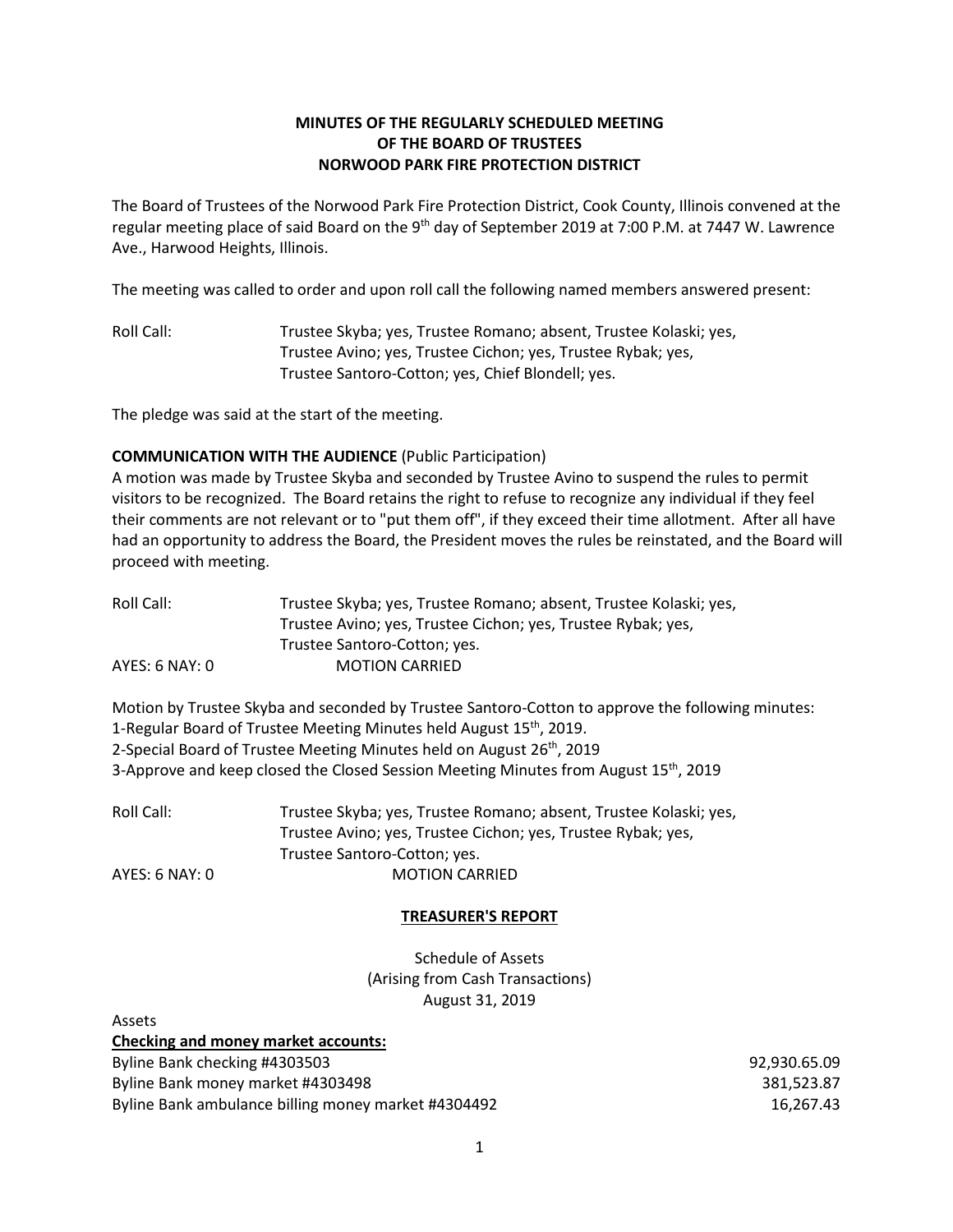| Byline Bank-Medical #1003102                             | 3,202.07       |
|----------------------------------------------------------|----------------|
| Byline Bank- FSA #9990034868                             | 1,349.48       |
| Wintrust -MM #2776                                       | 1,500,335.11   |
| Wintrust-Checking #9771                                  | (13.76)        |
| Wintrust-Ambulance #2671                                 | 587,398.06     |
| Wintrust- Medical #0599                                  | (13.76)        |
| Wintrust-Donation #4129                                  | 4,217.16       |
| Wintrust-FSA #0713                                       | (13.76)        |
| Total checking and money market accounts                 | \$2,587,182.55 |
| Certificates of deposit (interest rate and maturity):    |                |
| Belmont Bank (3.00%, 02/10/21)                           | 663,908.93     |
| Belmont Bank (2.30% 08/05/19)                            | 133,156.61     |
| Belmont Bank (2.50% 05/23/20)                            | 450,382.12     |
| Belmont Bank (3.00% 01/21/21)                            | 556,730.98     |
| Belmont Bank (2.50% 01/19/21)                            | 390,696.17     |
| Total certificates of deposit                            | \$2,194,874.81 |
| Total checking, money market and certificates of deposit | \$4,782,057.36 |

Motion by Trustee Avino and seconded by Trustee Cichon to approve August account payable expenditures in the amount of \$404,711.95 and the treasurer's report as presented form the Financial Statement.

Trustee Cichon stated that he spoke with Trustee Romano and that all looked good.

| Roll Call:     | Trustee Skyba; yes, Trustee Romano; absent, Trustee Kolaski; yes, |
|----------------|-------------------------------------------------------------------|
|                | Trustee Avino; yes, Trustee Cichon; yes, Trustee Rybak; yes,      |
|                | Trustee Santoro-Cotton; yes.                                      |
| AYES: 6 NAY: 0 | <b>MOTION CARRIED</b>                                             |

### **Chiefs' Report:**

Chief stated that all Trustees have received a written report.

The CAD workstation has been installed and a couple of firefighters have been trained on it.

The grant writer has been notified that we will not be using his services anymore. He will be sending us all of our passwords. Lieutenant Koy will be working on some grants.

Firefighter Randy Davis will be retiring on October 3<sup>rd</sup>. Chief has reached out to the commissioners to begin the process of hiring a candidate of the eligibility list.

Commander Peistrup is preparing to get certified by the state and ALGH 3 units as BLS-non-transport vehicles, this will be the command vehicle, truck 104, and chief vehicle.

Chief attended a leadership meeting with the chiefs of the police departments, mayors, park and library members. They will be meeting on a regular basis.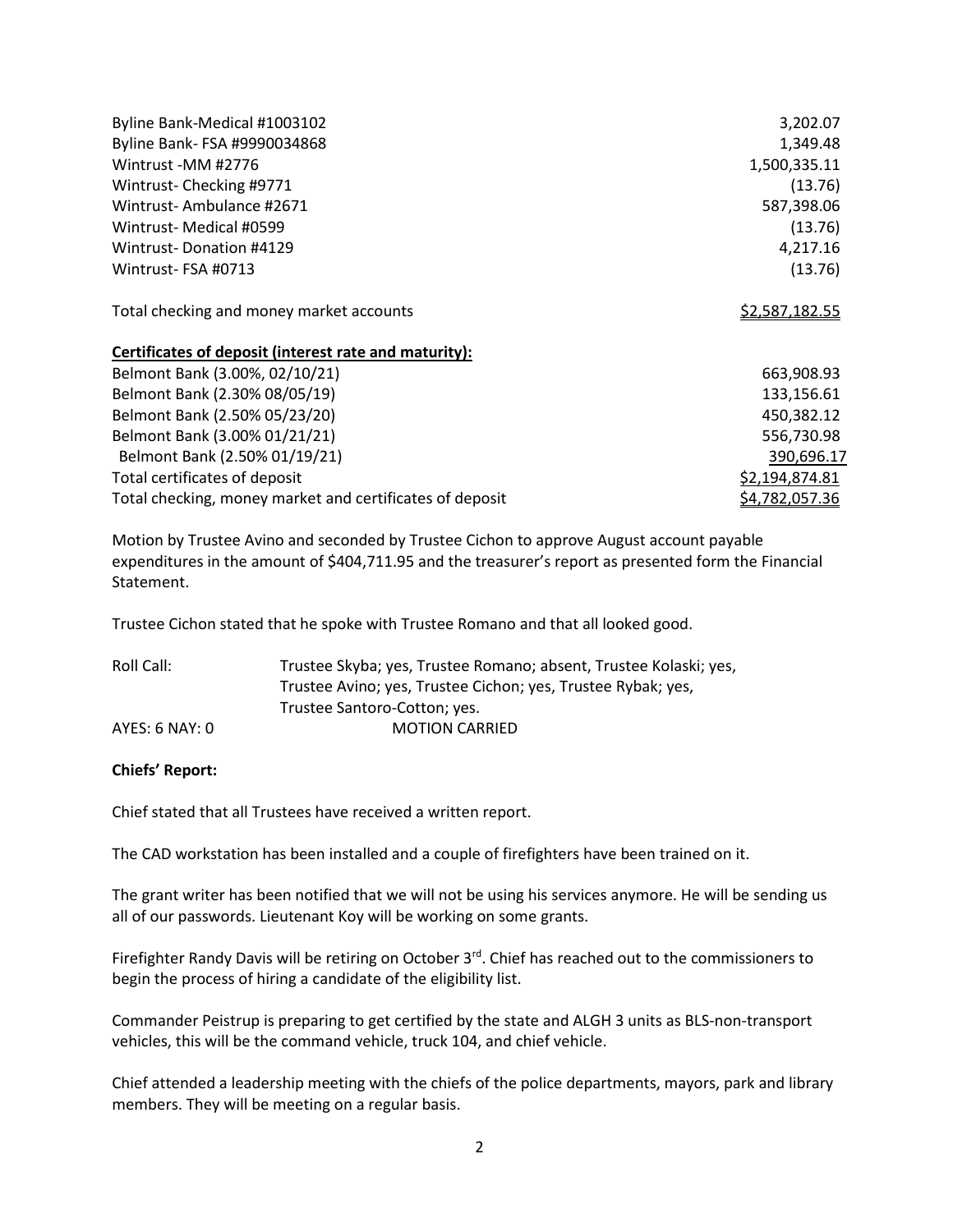Before Chief Vavra left, he ordered a millimeter wave radio for on top of the Harwood Heights water tower. ChiCom was told that there would be no issue with it going on the water tower. Harwood Heights is now requesting an engineer report before this can be completed. Discussion.

Squad 110 has arrived (pick-up with plow), it still needs to be outfitted.

We will be having a 9/11 ceremony. It will be a small service with some of the off-duty firefighters coming in and the police departments from both towns. Chief will be reaching out to both mayors. This is a sacred service that we perform in remembrance.

The new Safety House is not going to be ready for Safety Town and unsure for the Open House. Discussion on sending a loaner; but having difficulty reaching the salesman. Discussion.

We would like to have the agenda in the next few months a motion to move payroll back to Lauterbach and Amen. This would begin in January.

This is a very busy time for us. We have the actuary and audit that we are preparing for. Commander Erlewein is doing the administrative work for the OSFM audit.

We are hoping to make Open House more fun. Firefighter Mark Blondell is building a house that will show how smoke travels and the importance for closing your door at bedtime (Close before you doze). Trustee Rybak is seeing if the service dogs can attend. Discussion.

Training report- trustees have received a report.

Inspection report- Fire Marshal Leigh Unger is now using Emergency Reporting. We will now have the ability for more than one inspector to be on the street at the same time if needed.

Motion by Trustee Skyba seconded by Trustee Santoro-Cotton to approve the Chief's report for August 2019.

AYES: 6 NAY: 0 MOTION CARRIED

**President's Report:** Trustee Cichon stated that this is a busy time. There is a vacancy in the Deputy Chief position. Things are moving forward and going great.

### **Committee Reports:**

Finance Committee- Nothing to report

Building and Equipment Committee- Trustee Rybak stated that everything is moving along. Will need to meet regarding vehicles. The committee will be given an updated spreadsheet on the bathrooms.

Policy & Strategic Planning Committee- Trustee Kolaski stated there is nothing to report. The chief received the rules for the Board of Commissioners.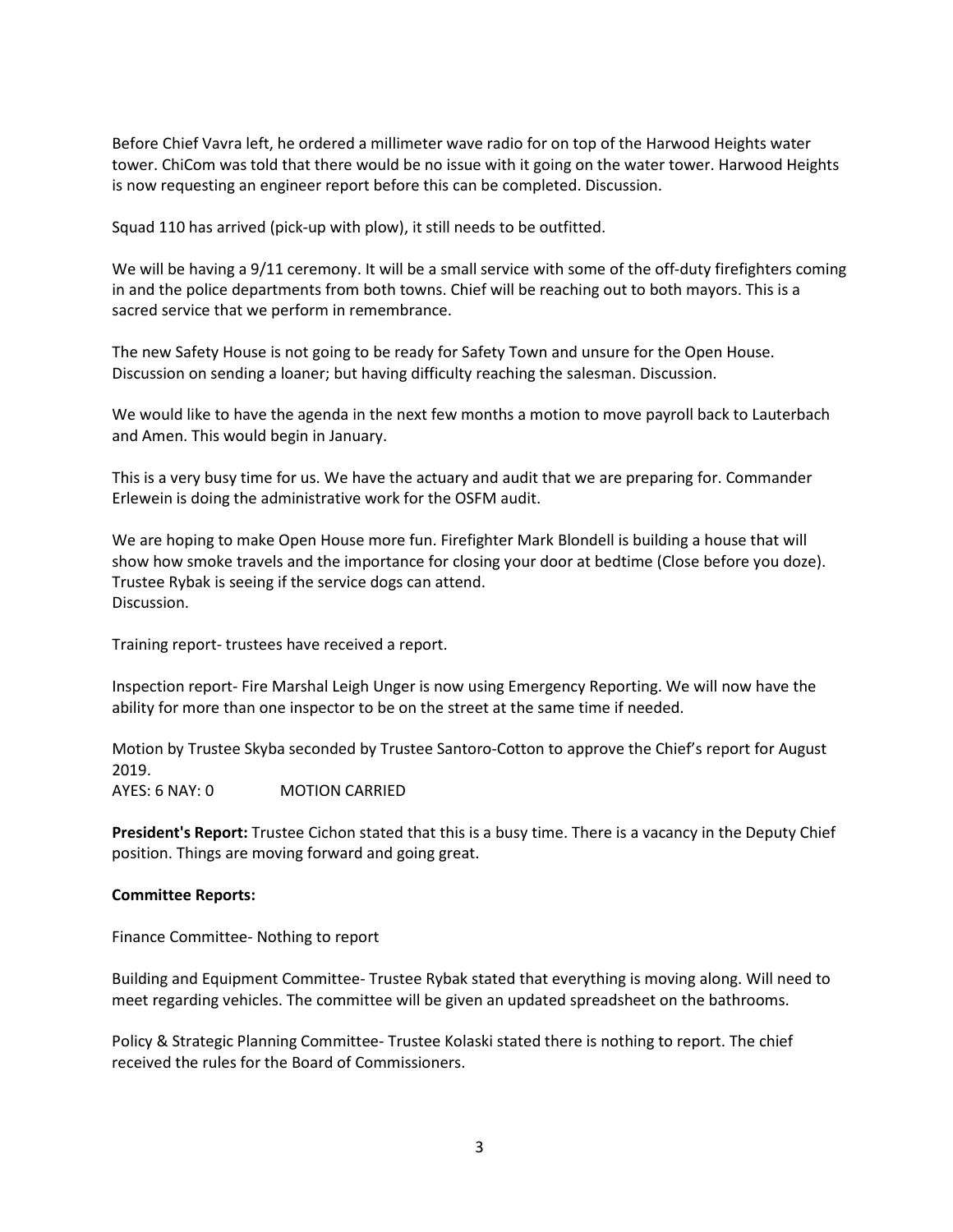Community Relations Committee-Trustee Avino stated they need to have a meeting. Chief says that firefighter Lupo is doing a great job with Facebook. Discussing the possibility of doing a live stream at Open House.

Discussion of when the safety signs will be taken down. Decided that November  $1<sup>st</sup>$  would be the date. Commander Peistrup has a detailed list of where signs are. The hope is that residents will take theirs signs down for the winter and put it back up next year. The firefighters will pick up signs that are still out.

Fire Commissioner Report- No report

# **Old Business:**

None

# **New Business**

Motion by Trustee Avino and seconded by Trustee Skyba to begin the hiring process (background, polygraph, psych, and medical) for the next candidate on the entry level firefighter eligibility list.

Trustee Skyba asked how this is done. Chief explained the process

| Roll Call:     | Trustee Skyba; yes, Trustee Romano; absent, Trustee Kolaski; yes, |
|----------------|-------------------------------------------------------------------|
|                | Trustee Avino; yes, Trustee Cichon; yes, Trustee Rybak; yes,      |
|                | Trustee Santoro-Cotton; yes.                                      |
| AYES: 6 NAY: 0 | <b>MOTION CARRIED</b>                                             |

Motion by Trustee Santoro-Cotton and seconded by Trustee Skyba to approve the payment to Target Solutions in the total amount of \$5,348.16. \$3,311.16 for annual maintenance and training platform, \$2,037.00 for Check It platform.

Chief explained the training program and how it is charged per employee. Discussion on the Check It platform.

| Roll Call:         | Trustee Skyba; yes, Trustee Romano; absent, Trustee Kolaski; yes, |
|--------------------|-------------------------------------------------------------------|
|                    | Trustee Avino; yes, Trustee Cichon; yes, Trustee Rybak; yes,      |
|                    | Trustee Santoro-Cotton; yes.                                      |
| $AYES: 6$ NAY: $0$ | <b>MOTION CARRIED</b>                                             |

Motion by Trustee Skyba and seconded by Trustee Cichon to approve Image Trend CAD Distribution at a cost of \$3,500.

| Roll Call:     | Trustee Skyba; yes, Trustee Romano; absent, Trustee Kolaski; yes, |
|----------------|-------------------------------------------------------------------|
|                | Trustee Avino; yes, Trustee Cichon; yes, Trustee Rybak; yes,      |
|                | Trustee Santoro-Cotton; yes.                                      |
| AYES: 6 NAY: 0 | <b>MOTION CARRIED</b>                                             |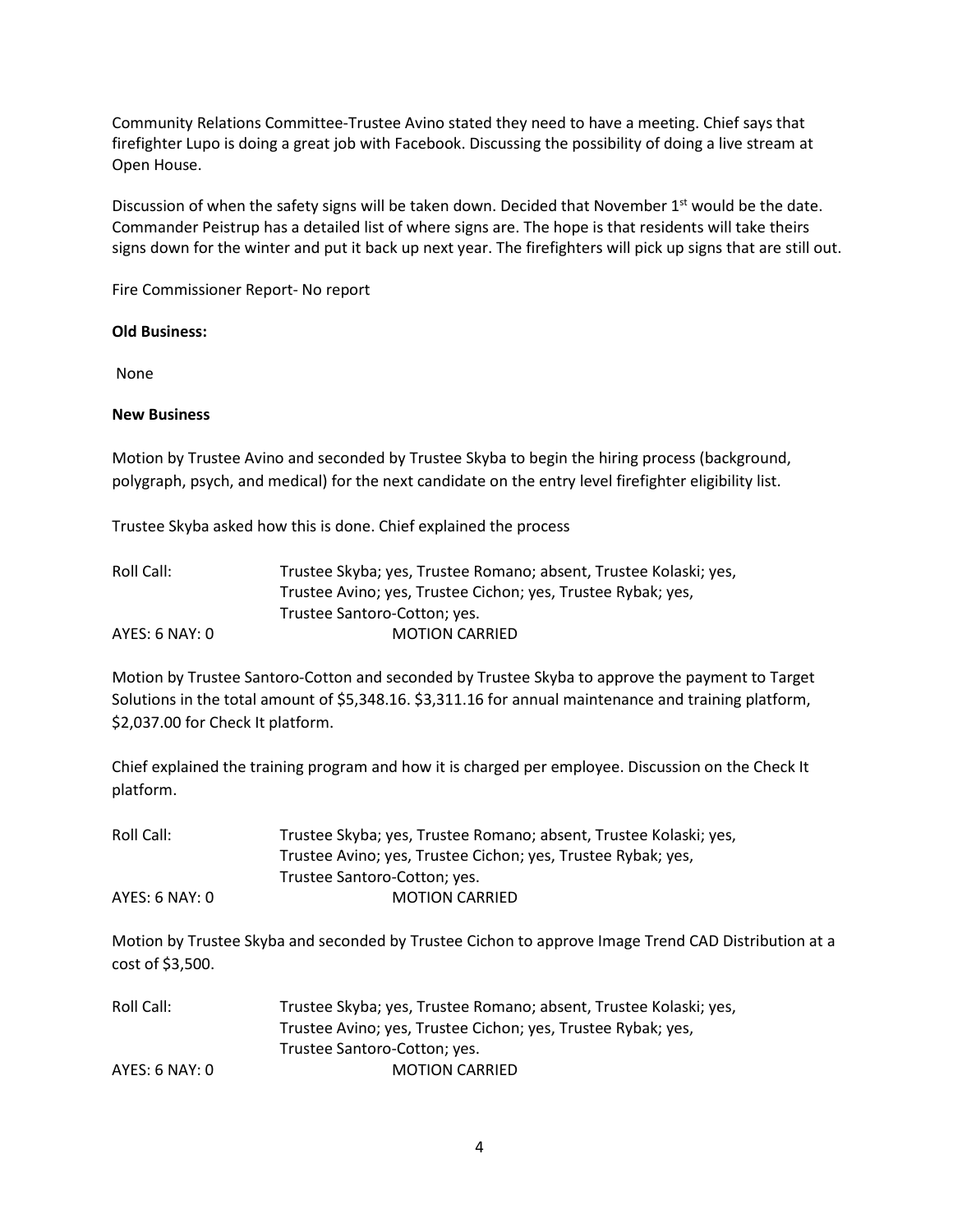Motion by Trustee Santoro-Cotton and seconded by Trustee Avino to approve Resolution \$19-6, A Resolution Authorizing the Sale of Surplus Vehicles.

This is for squad 109 that has around 80-thousand miles on it. Chief will look into the best option for the District.

| Roll Call:     | Trustee Skyba; yes, Trustee Romano; absent, Trustee Kolaski; yes, |
|----------------|-------------------------------------------------------------------|
|                | Trustee Avino; yes, Trustee Cichon; yes, Trustee Rybak; yes,      |
|                | Trustee Santoro-Cotton; yes.                                      |
| AYES: 6 NAY: 0 | <b>MOTION CARRIED</b>                                             |

Motion by Trustee Santoro-Cotton and seconded by Trustee Cichon to approve the purchase of a new squad for the Fire Prevention Bureau through a Co-Op at a cost not to exceed \$29,000.

Trustee Cichon stated that this was previously discussed in the Building and Equipment Committee meeting. Chief explained that we will need to be looking at our fleet and make a plan. Discussion of possible vehicle bond in the future.

| Roll Call:     | Trustee Skyba; yes, Trustee Romano; absent, Trustee Kolaski; yes, |
|----------------|-------------------------------------------------------------------|
|                | Trustee Avino; yes, Trustee Cichon; yes, Trustee Rybak; yes,      |
|                | Trustee Santoro-Cotton; yes.                                      |
| AYES: 6 NAY: 0 | <b>MOTION CARRIED</b>                                             |

Motion by Trustee Avino and seconded by Trustee Rybak to ratify the following purchases:

**-AT&T Mobility**- in the amount of \$1,421.10 for the iPad with FirstNet and monthly wireless fees/air cards.

-**Emergency Vehicle Services** in the amount of \$1,076.07 for engine 101 transmission service and wiring issues.

| Roll Call:     | Trustee Skyba; yes, Trustee Romano; absent, Trustee Kolaski; yes, |
|----------------|-------------------------------------------------------------------|
|                | Trustee Avino; yes, Trustee Cichon; yes, Trustee Rybak; yes,      |
|                | Trustee Santoro-Cotton; yes.                                      |
| AYES: 6 NAY: 0 | <b>MOTION CARRIED</b>                                             |

Motion by Trustee Skyba and seconded by Trustee Santoro-Cotton to go into Closed Session Pursuant to Section (2)(c)(1) of the Open Meetings Act (to discuss the appointment, employment, compensation, discipline, performance or dismissal of specific employees of the public body); and/or section (2)(c)(11) of the Act (pending, probable or imminent litigation).

Roll Call: Trustee Skyba; yes, Trustee Romano; absent, Trustee Kolaski; yes, Trustee Avino; yes, Trustee Cichon; yes, Trustee Rybak; yes, Trustee Santoro-Cotton; yes. AYES: 6 NAY: 0 MOTION CARRIED

Went into Closed Session at 8:03pm.